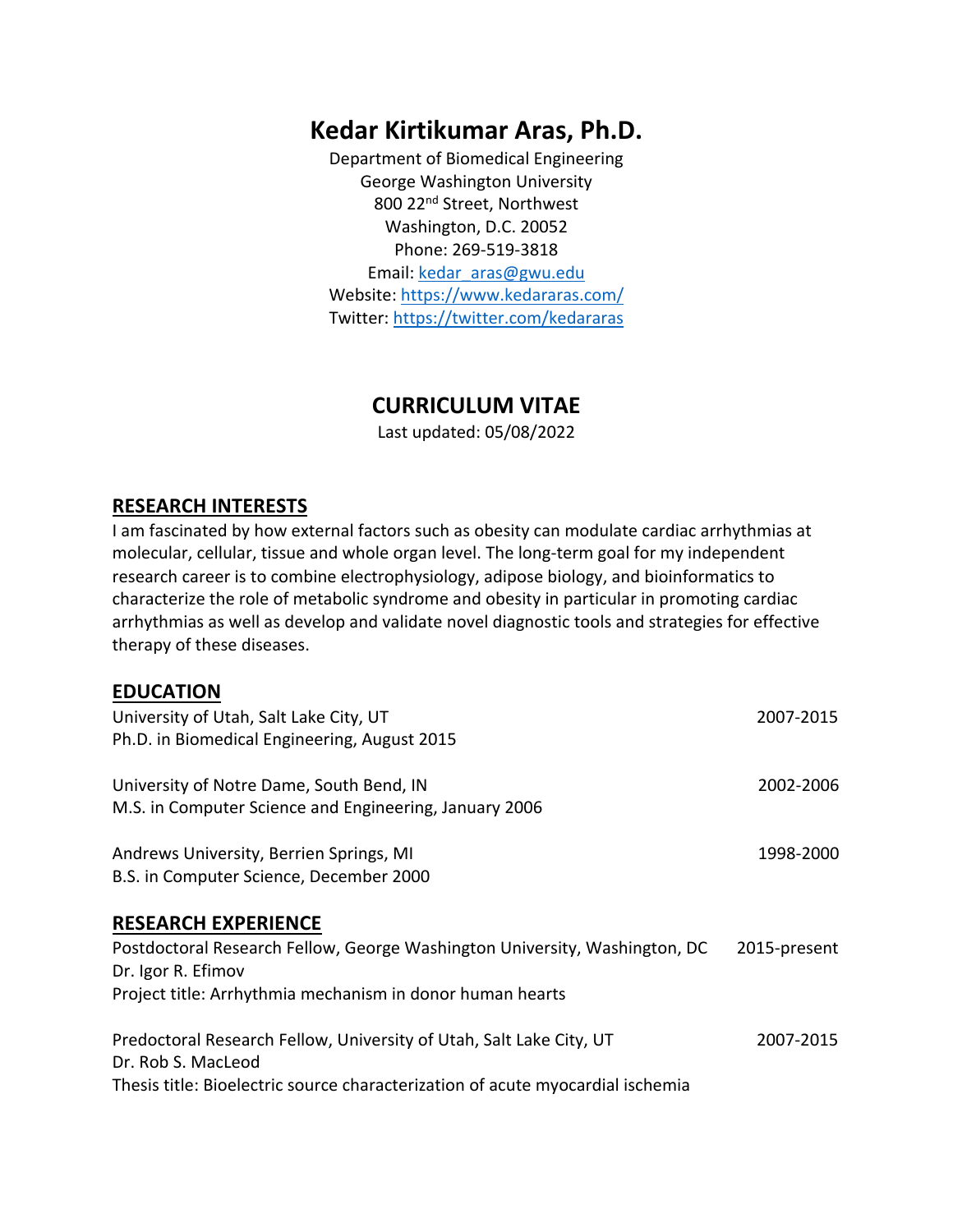| Graduate Student, University of Notre Dame, South Bend, IN     | 2002-2006 |
|----------------------------------------------------------------|-----------|
| Dr. Jesus A. Izaguirre                                         |           |
| Thesis title: Using design patterns in scientific applications |           |

## **INDUSTRY EXPERIENCE**

| Intellectual Property Manager, Whirlpool Corporation, Benton Harbor, MI | 2004-2007 |
|-------------------------------------------------------------------------|-----------|
| Business Analyst, Whirlpool Corporation, Benton Harbor, MI              | 2002-2004 |
| Project Engineer, Whirlpool Corporation, Benton Harbor, MI              | 2000-2002 |

### **HONORS & AWARDS**

| NIH K99/R00 Pathway to Independence Award (NHLBI)      | 2020-present |
|--------------------------------------------------------|--------------|
| Jos Willems Young Investigator Recipient (ISCE)        | 2014         |
| Young Investigator Finalist (ICE)                      | 2013         |
| Graduate student scholarship (University of Utah)      | 2007-2015    |
| Undergraduate student scholarship (Andrews University) | 1998-2000    |

## **PUBLICATIONS**

#### *In preparation*

- 1. **Aras KK**, Rytkin E, Efimov IR. The Role of Virtual Electrode Polarization in Cardiac Stimulation and Electrotherapy.
- 2. Gândara MI, Efimov IR, **Aras K**. Effect of Spatial Resolution on Arrhythmia Rotor Detection and Localization.

#### *Published*

- 1. Ernault AC, Verkerk AO, Bayer JD, **Aras K**, Agudo PM, Mohan RA, Veldkamp M, Kawasaki M, van Amersfoorth SCM, Driessen AHG, Efimov IR, de Groot J, Coronel R. The Secretome of Epicardial Adipose Tissue Facilitates Reentrant Arrhythmias by Myocardial Remodeling. Heart Rhythm, 2022 (in press).
- 2. Yang Z, Zhang L, **Aras K**, Efimov IR, Adam GC. Hardware Mappable Cellular Neural Networks for Distributed Wavefront Detection in Next-generation Cardiac Implants. *Advanced Intelligent Systems*, 2022 (in press)
- 3. Choi YS, Jeong H, Yin RT, Pfenniger A, Tzavelis A, Lee JY, Avila R, Lee YJ, Chen SW, Kim S, Yoo J, Knight HS, Ahn H, Wickerson G, Dempsey E, Russo BA, Napolitano MA, Holleran TJ, Miniovich AN, Lee G, Vazquez A, Geist B, Kim B, Han S, Brennan JA, **Aras K**, Kwak SS, Kim J, Yang X, Burrell A, Chun KS, Wu C, Rwei AY, Banks A, Johnson D, Zhang ZJ, Haney CR, Jin SH, Sahakian AV, Huang Y, Trachiotis GD, Knight BP, Arora RK, Efimov IR, Rogers JA. Transient closed-loop system. *Science,* 2022 (in press)
- 4. Aras KK<sup>#</sup>, Gams A, Faye NR, Brennan JB, Goldrick K, Li J, Zhong Y, Chiang C, Smith EH, Poston MD, Potter J, Hanna P, Mori S, Ajijola O, Shivkumar K, Hoover DB, Viventi J, Rogers JA, Bernus O, Efimov IR. Electrophysiology and Arrhythmogenesis of the human right ventricle outflow tract. *Circ Arrhythm Electrophysiol*, 2022 (*Editor's pick*) *#co-corresponding author*
- 5. Yang Q, Wei T, Yin RT, Wu M, Xu Y, Koo J, Choi YS, Xie Z, Chen SW, Kandela I, Yao S, Deng Y, Avila R, Liu T, Bai W, Yang Y, Han M, Zhang Q, Haney CR, Lee KB, **Aras K**, Wang T, Seo M,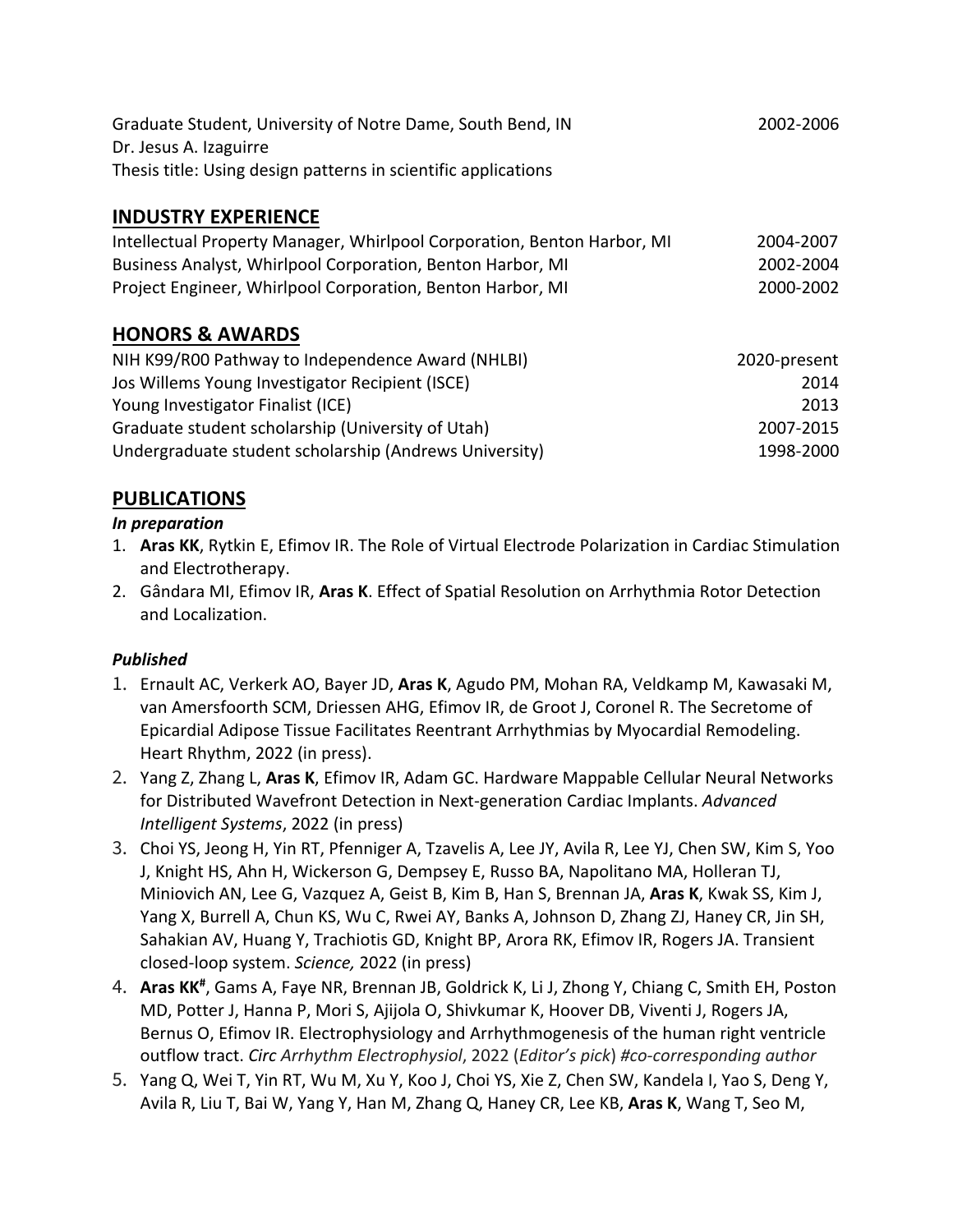Luan H, Lee SM, Brikha A, Ghoreishi-Haack N, Tran L, Stepian I, Aird F, Waters EA, Yu X, Banks T, Trachiotis G, Torkelson JM, Huang Y, Kozorovitskiy Y, Efimov IR, Rogers JA. Photocurable bioresorbable adhesives as functional interfaces between flexible bioelectronic devices and soft biological tissues. *Nat Materials*, 2021

- 6. Kyryachenko S, Georges A, Yu M, Berrandou T, Guo L, Bruneval P, Rubio T, Gronwald J, Baraki H, Kutschka I, **Aras K**, Efimov IR, Norris RA, Voigt N, Bouatia-Naji N. Chromatin Accessibility of Human Mitral Valves and Functional Assessment of MVP Risk Loci. *Circ Res*, 2021
- 7. Han M\*, Chen L\*, **Aras K\***, Liang C, Chen X, Zhao H, Li K, Faye NR, Sun B, Kim JH, Bai W, Yang Q, Ma Y, Lu W, Song E, Baek JM, Lee Y, Liu C, Model JB, Yang G, Ghaffari R, Huang Y, Efimov IR, Rogers JA. Catheter-integrated soft multilayer electronic arrays for multiplexed sensing and actuation during cardiac surgery. *Nat Biomed Eng*, 2020 *\*These authors contributed equally to the work.*
- 8. Smirnov D, Pikunov A, Syunyaev R, Deviatiiarov R, Gusev O, **Aras K**, Gams A, Koppel A, Efimov IR. Genetic algorithm-based personalized models of human cardiac action potential. *PLoS One*, 2020
- 9. Tate JD, Pilcher TA, **Aras KK**, Burton BM, MacLeod RS. Validating defibrillation simulation in a human-shaped phantom. *Heart Rhythm*, 2020
- 10.Handa BS, Li X, **Aras KK**, Qureshi NA, Mann I, Chowdhury RA, Whinnett ZI, Linton NWF, Lim PB, Kanagaratnam P, Efimov IR, Peters NS, Ng FS. Granger Causality-Based Analysis for Classification of Fibrillation Mechanisms and Localization of Rotational Drivers. *Circ Arrhythm Electrophysiol*, 2020
- 11. **Aras KK**, Efimov IR. Irreversible electroporation: Proceed with caution. Heart Rhythm, 2018
- 12. **Aras KK**, Faye NR, Cathey B, Efimov IR. Critical Volume of Human Myocardium Necessary to Maintain Ventricular Fibrillation. *Circ Arrhythm Electrophysiol*, 2018
- 13. Burton BM, **Aras KK**, Good WW, Tate JD, Zenger B, MacLeod RS. A Framework for Image-Based Modeling of Acute Myocardial Ischemia Using Intramurally Recorded Extracellular Potentials. *Ann Biomed Eng*, 2018
- 14. Burton BM, **Aras KK**, Good WW, Tate JD, Zenger B, MacLeod RS. Image-based modeling of acute myocardial ischemia using experimentally derived ischemic zone source representations. *J Electrocardiol*, 2018
- 15.Gloschat C, **Aras K**, Gupta S, Faye NR, Zhang H, Syunyaev RA, Pryamonosov RA, Rogers J, Kay MW, Efimov IR. RHYTHM: An Open Source Imaging Toolkit for Cardiac Panoramic Optical Mapping. *Sci Rep*, 2018
- 16. Rodenhauser A, Good WW, Zenger B, Tate J, **Aras K**, Burton B, MacLeod RS. PFEIFER: Preprocessing Framework for Electrograms Intermittently Fiducialized from Experimental Recordings. *J Open Source Softw*, 2018
- 17. **Aras KK**, Kay MW, Efimov IR. Ventricular Fibrillation: Rotors or Foci? Both!. *Circ Arrhythm Electrophysiol*, 2017
- 18.Gloschat CR, Koppel AC, **Aras KK**, Brennan JA, Holzem KM, Efimov IR. Arrhythmogenic and metabolic remodeling of failing human heart*. J Physiol*, 2016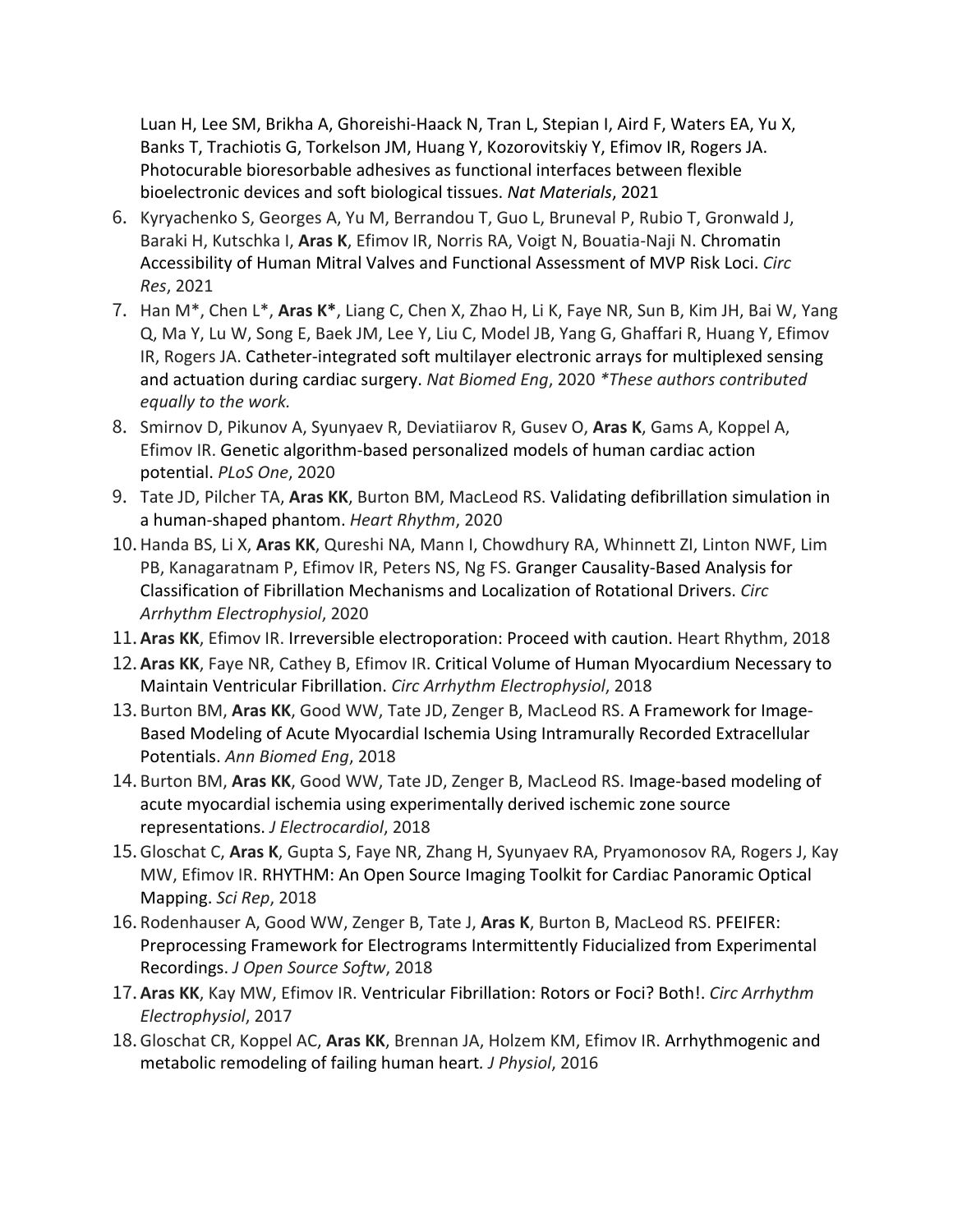- 19. Aras K<sup>#</sup>, Burton B, Swenson D, MacLeod R. Spatial organization of acute myocardial ischemia. *J Electrocardiol*, 2016. *#Corresponding author*
- 20. **Aras K#** , Good W, Tate J, Burton B, Brooks D, Coll-Font J, Doessel O, Schulze W, Potyagaylo D, Wang L, van Dam P, MacLeod R. Experimental Data and Geometric Analysis Repository-EDGAR. *J Electrocardiol*, 2015. *#Corresponding author*
- 21. Aras K<sup>#</sup>, Burton B, Swenson D, MacLeod R. Sensitivity of epicardial electrical markers to acute ischemia detection. *J Electrocardiol*, 2014. *#Corresponding author*
- 22. Tate J, Pilcher T, **Aras K**, Burton B, MacLeod R. Verification of a Defibrillation Simulation Using Internal Electric Fields in a Human Shaped Phantom. *Computing in Cardiology*, 2010
- 23. **Aras KK**, Shome S, Swenson DJ, Stinstra J, MacLeod RS. Electrographic Response of the Heart to Myocardial Ischemia*. Comput Cardiol*, 2009
- 24. Cickovski T, **Aras K**, Alber MS, Izaguirre JA, Swat M, Glazier JA, Merks RM, Glimm T, Hentschel HG, Newman SA. From Genes to Organisms Via the Cell A Problem-Solving Environment for Multicellular Development. *Comput Sci Eng*, 2007

## **PATENTS**

Efimov IR, **Aras KK**, Rogers JA, Gremi E, Pospisil D. High resolution multi-function and conformal electronics device for diagnosis and treatment of cardiac arrhythmias. US Patent App. 15/886,673, filed Aug. 8, 2018.

### **INVITED BOOK CHAPTERS**

- 1. Yin RT, Lee B, Panting JS, Chen SW, **Aras KK**, Efimov IR. Organ conformal electronics for cardiac therapeutics. In Udi Nussinovitch, Editor, *Emerging Technologies in Heart Diseases Volume 2: Treatments for Myocardial Ischemia and Arrhythmias*, pages 911-940. Academic Press, first edition, 2020.
- 2. **Aras KK**, Ripplinger CM, Efimov IR. The virtual electrode hypothesis of defibrillation. In Igor Efimov, Mark Kroll, and Patrick Tchou, editors, *Cardiac Bioelectric Therapy, Mechanisms and Practical Implications*, pages 331-356. Springer Nature, second edition, 2020.
- 3. **Aras KK**, Efimov IR. Conformal electronics therapy for defibrillation. In Igor Efimov, Mark Kroll, and Patrick Tchou, editors, *Cardiac Bioelectric Therapy, Mechanisms and Practical Implications*, pages 660-686. Springer Nature, second edition, 2020.
- 4. **Aras KK**, Boukens BJ, Ripplinger CM, Gloschat CR, Efimov IR. Optical mapping of successful and failed defibrillation. In Mohammad Shenasa, editor, *Cardiac Mapping*, pages 448-463. John Wiley and sons, fifth edition, 2019.

## **TEACHING EXPERIENCE**

Guest Lecturer Fall 2021 BME3907: Clinical Cardiovascular Engineering Biomedical Engineering Department, George Washington University Course master: Dr. Igor Efimov

Guest Lecturer Fall 2020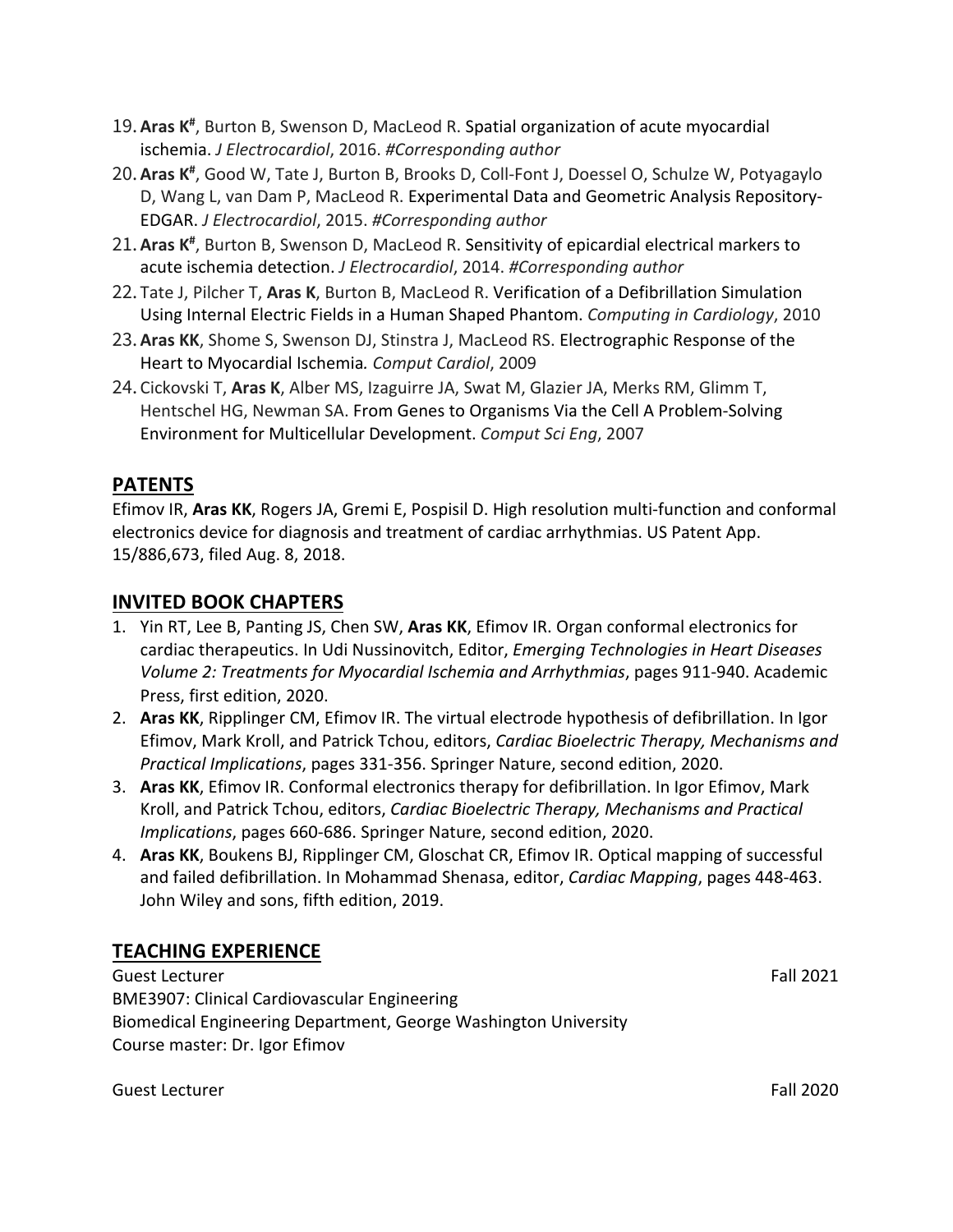BME6045: Cardiovascular Engineering & Technology Biomedical Engineering Department, George Washington University Course master: Dr. Igor Efimov

Guest Lecturer Fall 2015-2018 BME3820: Principles and Practice of Biomedical Engineering Biomedical Engineering Department, George Washington University Course master: Dr. Matthew Kay

Co-Instructor Summer 2014-2015 Image-based Biomedical Modeling University of Utah Course curriculum included 10 days of a combination of lectures, demos, and structure laboratory exercises on topics including: Image processing and segmentation, Scientific visualization, Geometry processing, and Bioelectric activity and fields.

Teaching Assistant National Assistant Spring 2009 Spring 2009 BE6000: Systems Physiology I Bioengineering Department, University of Utah Advisor: Dr. Rob MacLeod

#### **STUDENTS MENTORED IN RESEARCH**

| Undergraduate, Brianna Cathey, George Washington University        | 2015-2019    |
|--------------------------------------------------------------------|--------------|
| Undergraduate, Shubham Gupta, George Washington University         | 2015-2019    |
| Graduate Student, Maria Ines Gândara, George Washington University | 2021-present |

#### **RESEARCH SUPPORT**

**Active** K99 HL148523 Aras (PI) 4 Aras (PI) 05/07/2020-04/30/2025 NIH (NHLBI) Project title: Role of epicardial adiposity as a local mediator of VT/VF dynamics in donor hearts. Project goal: This project will determine whether epicardial adipose tissue paracrine signaling promotes VT/VF in obese human hearts via local inflammation mediated CaMKII hyperactivity. Role: PI

R01 HL141470 Efimov (PI) 01/10/2019-12/31/2022 NIH (NHLBI) Project title: High-Definition conformal electronics for VT/VF Project goal: This project will develop next generation of bioelectronics platform for highdefinition diagnostics and electrotherapy of sudden cardiac death. Role: Postdoctoral Fellow.

### **OUTREACH**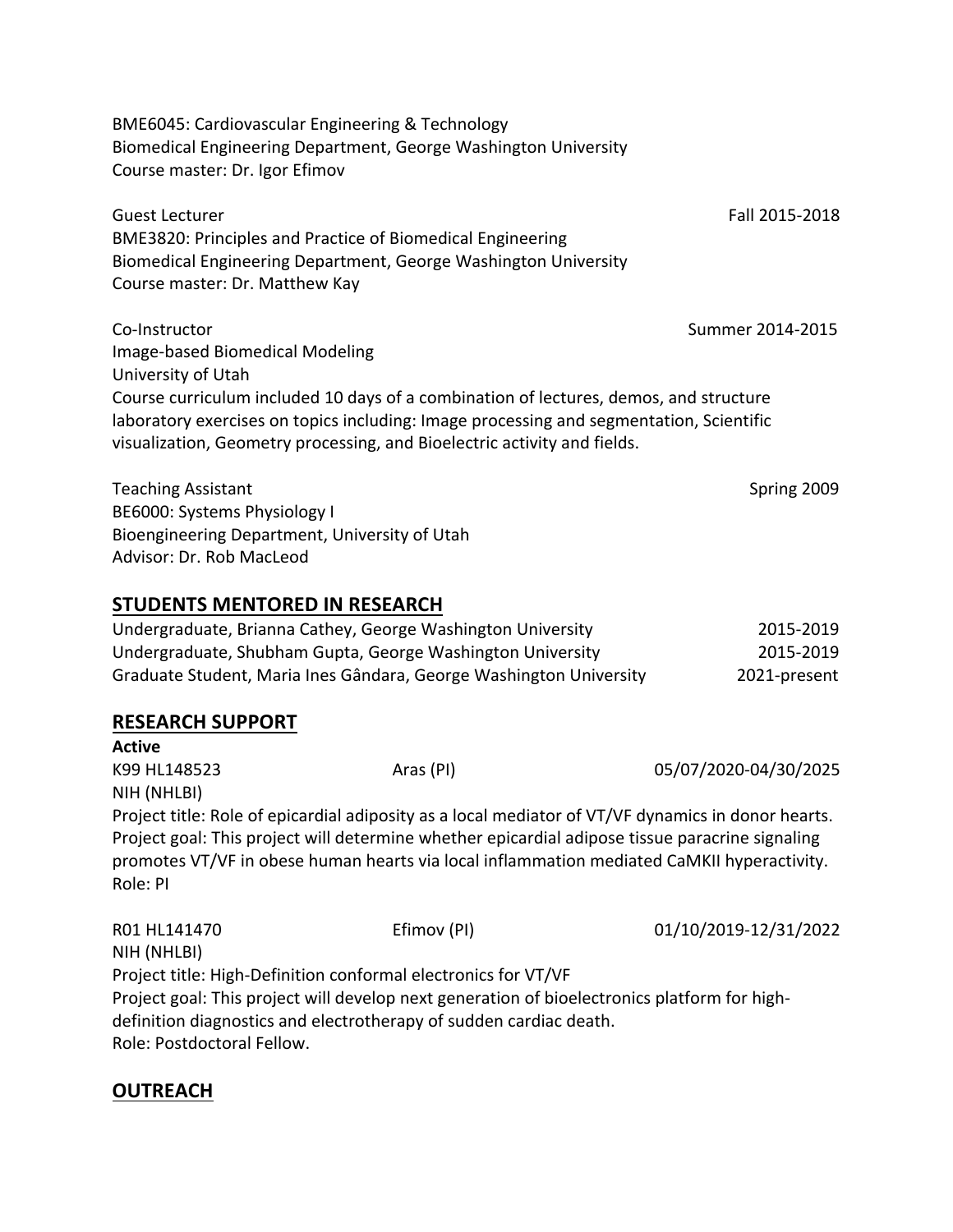| Volunteer Judge                                                            | 2017-2018    |
|----------------------------------------------------------------------------|--------------|
| GWU Research Showcase, George Washington University, Washington D.C.       |              |
| PROFESSIONAL DEVELOPMENT                                                   |              |
| <b>GWU Genomics Data Carpentry Workshop</b>                                | Spring 2021  |
| <b>GWU Responsible Conduct of Research</b>                                 | Spring 2020  |
| <b>PROFESSIONAL ORGANIZATION MEMBERSHIPS</b>                               |              |
| <b>American Heart Association</b>                                          | 2017-present |
| <b>Heart Rhythm Society</b>                                                | 2019-present |
| George Washington Postdoc Association                                      | 2019-present |
| <b>INVITED ORAL PRESENTATIONS</b>                                          |              |
| Heart Rhythm Society (HRS); Boston MA                                      | 2021         |
| Leducq RHYTHM Scientific Meeting; Baltimore MD                             | 2019         |
| Leducq RHYTHM Scientific Meeting; Amsterdam, Netherlands                   | 2018         |
| International Society of Computerized Electrocardiology; Atlantic Beach FL | 2014         |
| International Congress on Electrocardiology; Glasgow, Scotland             | 2013         |
| Computing in Cardiology; Park City UT                                      | 2009-2010    |
| <b>CONFERENCES</b>                                                         |              |
| Gordon Research Conference; Ventura CA (poster)                            | 2021         |
| Hoart Phythm Cocioty: Poston MA (second postar)                            | ากาา         |

| Heart Rhythm Society; Boston MA (second poster)                               | 2021      |
|-------------------------------------------------------------------------------|-----------|
| American Heart Association Scientific Sessions; Philadelphia PA (poster)      | 2019      |
| Heart Rhythm Society; San Francisco CA (poster)                               | 2019      |
| Gordon Research Conference; Tuscany, Italy (poster)                           | 2019      |
| American Heart Association Scientific Sessions; Anaheim CA (poster)           | 2017      |
| Biomedical Engineering Society; Phoenix AZ (poster)                           | 2017      |
| Gordon Research Conference; Ventura CA (poster)                               | 2017      |
| Utah Biomedical Engineering Conference; Salt Lake City UT (poster)            | 2012-2014 |
| International Society of Computerized Electrocardiology, San Jose CA (poster) | 2011      |

### **SERVICE**

**Thesis Advisor** 2020-2022 Maria Ines Gândara, M.S student of Dr. Carla Quintão (NOVA University of Lisbon) Thesis title: Effects of spatial resolution on arrhythmia rotor detection and localization

#### **Reviewer**

*American Journal of Physiology Heart Rhythm Journal Nature Scientific Reports Circulation Arrhythmia and Electrophysiology International Journal of Biochemistry and Cell Biology Frontiers in Cardiovascular Medicine*